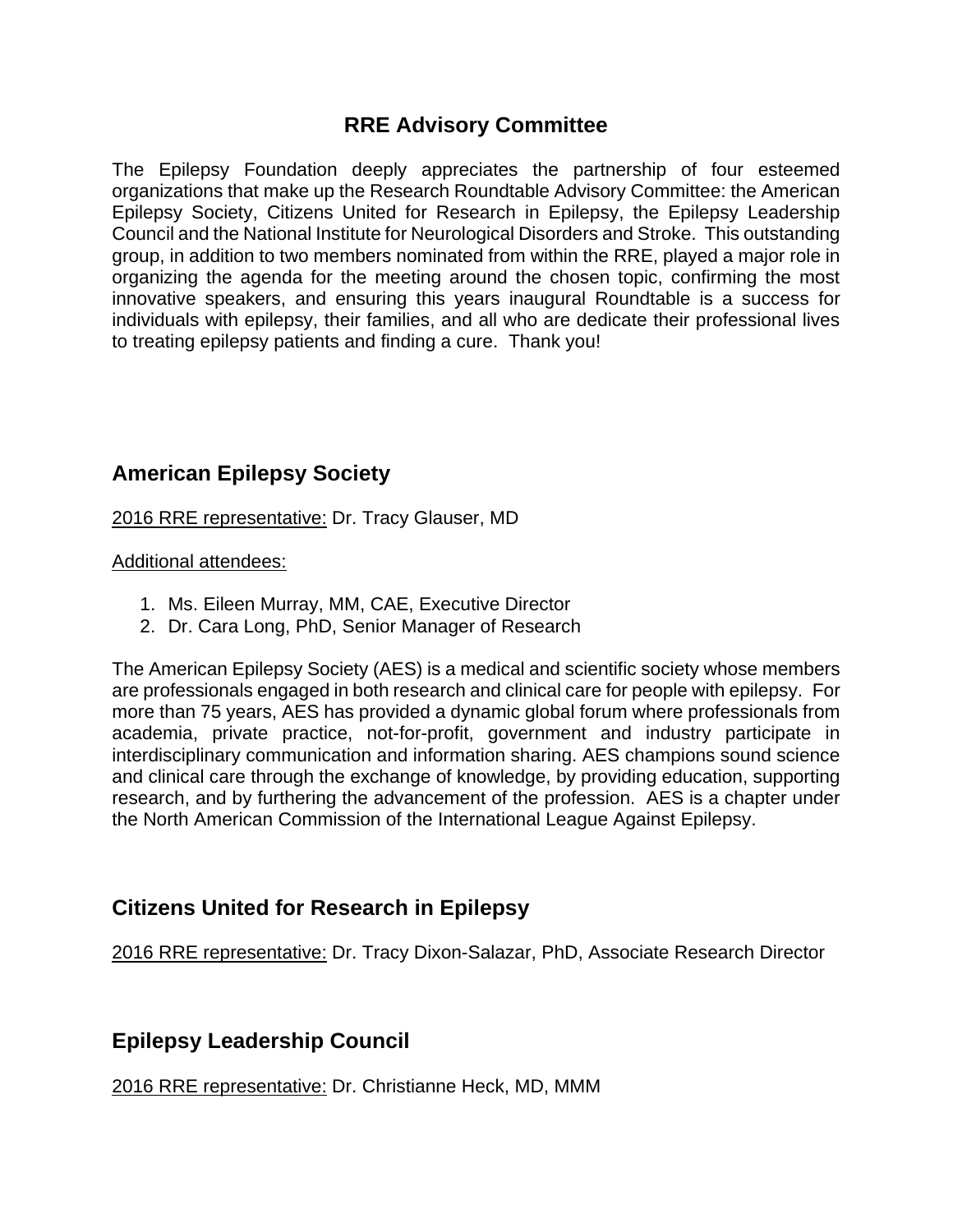## **National Institute of Neurological Disorders and Stroke**

2016 RRE representative: Dr. Vicky Whittemore, PhD, Program Director, Epilepsy

### Additional attendees:

- 1. Dr. John Kehne, PhD, Program Director; Director, Epilepsy Therapy Screening Program
- 2. Dr. Daniel Goldenholz, MD, NINDS Clinical Fellow

The National Institute of Neurological Disorders and Stroke (NINDS) is one of the 27 Institutes and Centers at the National Institute of Health (NIH), and since 1950 has been conducting and funding research for brain and nervous system disorders. NINDS promotes scientific discovery through basic and translational research, as well as through clinical trials that benefit patients. Initiatives like the Epilepsy Therapy Screening Program seek to pioneer new therapies for those living with seizures.

## **Research Roundtable Advisory Members, 2016**

Each year, members of the Research Roundtable will elect two representatives to participate on the Advisory Committee. The 2016 representatives are:

- 1. Dr. Lynn Kramer, MD, Vice President, Chief Clinical Officer and Chief Medical Officer, Neurology Business Group, Eisai Co. Ltd.
- 2. Dr. Deborah Lee, MD, PhD, Vice President of Clinical Development, Insys **Therapeutics**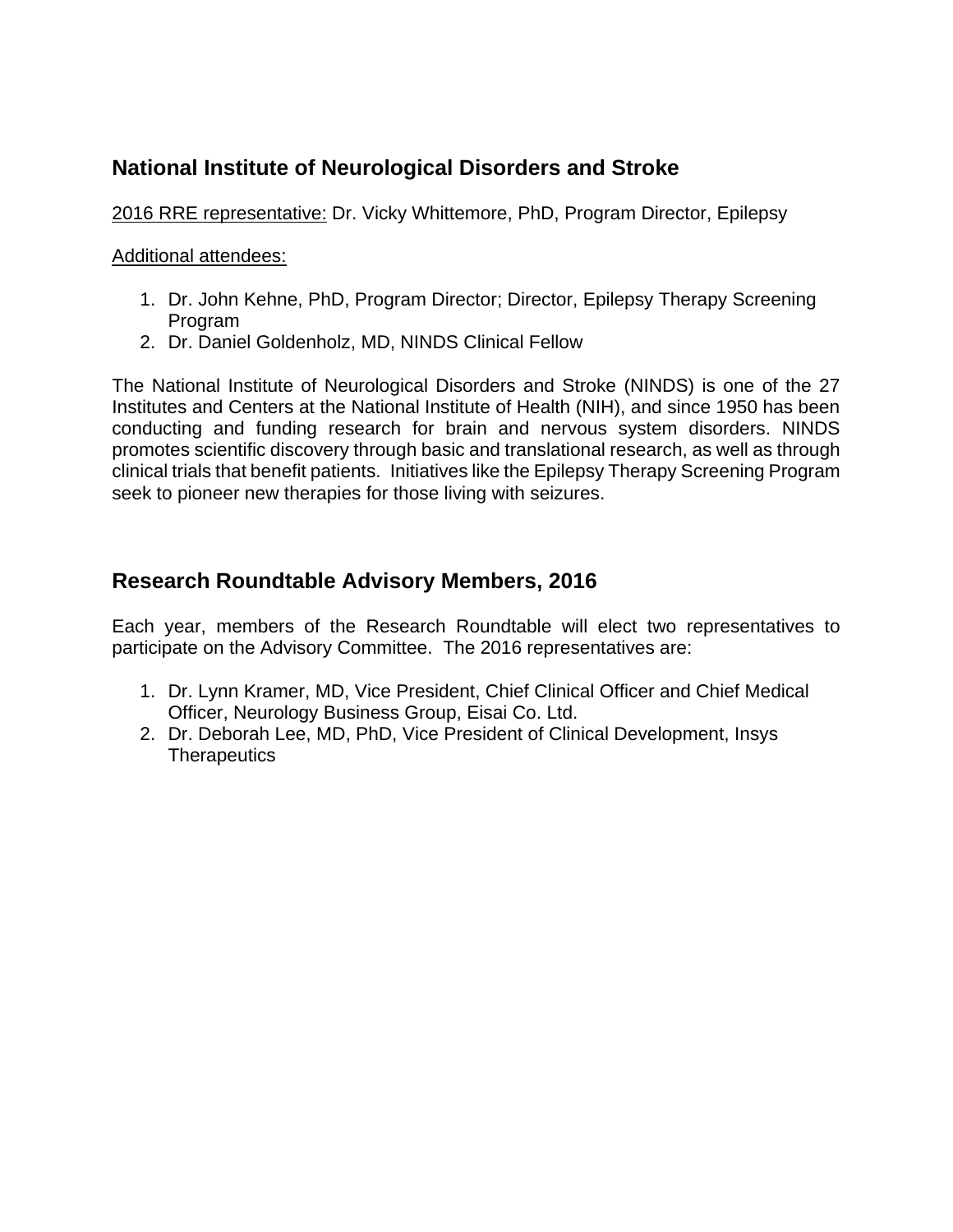## **RRE Member Companies**

The Epilepsy Foundation is honored to include twenty highly innovative companies in the inaugural session of its newest initiative, the Research Roundtable for Epilepsy (RRE). Participating companies, designated representatives, and a brief summary of each member company's priorities for new and improved epilepsy therapies are listed below. On behalf of the community of individuals and families living with epilepsy, the Foundation commends the Research Roundtable member companies for contributing to this altruistic and collaborative partnership to advance new therapies for the epilepsies. Thank you!

## **Acorda Therapeutics**

2016 RRE representative: David Squillacote, MD, Executive Medical Director, Clinical **Development** 

Acorda is a biopharmaceutical company developing and marketing therapies to restore function and improve the lives of people with neurological disorders. The company is currently studying PLUMIAZ (diazepam) Nasal Spray, in clinical trials, for the treatment of seizure clusters. This is in addition to multiple products across the neurology spectrum, including Parkinson's disease, migraine, post-stroke walking difficulty and multiple sclerosis.

## **Adamas Pharmaceuticals, Inc.**

2016 RRE representative: Dr. Rajiv Patni, MD, Chief Medical Officer

Additional attendees:

- 1. Dr. David Chernoff, MD
- 2. Dr. Natalie McClure, PhD, Senior Vice President, Product Development

Adamas Pharmaceuticals, Inc. is driven to improve the lives of those affected by chronic disorders of the central nervous system. The company seeks to achieve this by modifying the pharmacokinetic profiles of approved drugs to create novel therapeutics for use alone and in fixed-dose combination products. Adamas is currently developing ADS-5102, its lead wholly owned product candidate, for the treatment of levodopa-induced dyskinesia associated with Parkinson's disease and for the treatment of major symptoms associated with multiple sclerosis in patients with walking impairment. The company is also evaluating ADS-4101, an extended-release version of an FDA-approved single-agent compound for the treatment of epilepsy. In addition, under a license agreement with Forest Laboratories Holdings Limited, an indirect wholly owned subsidiary of Allergan plc., the company is eligible to receive royalties from Forest on sales of Namenda XR® and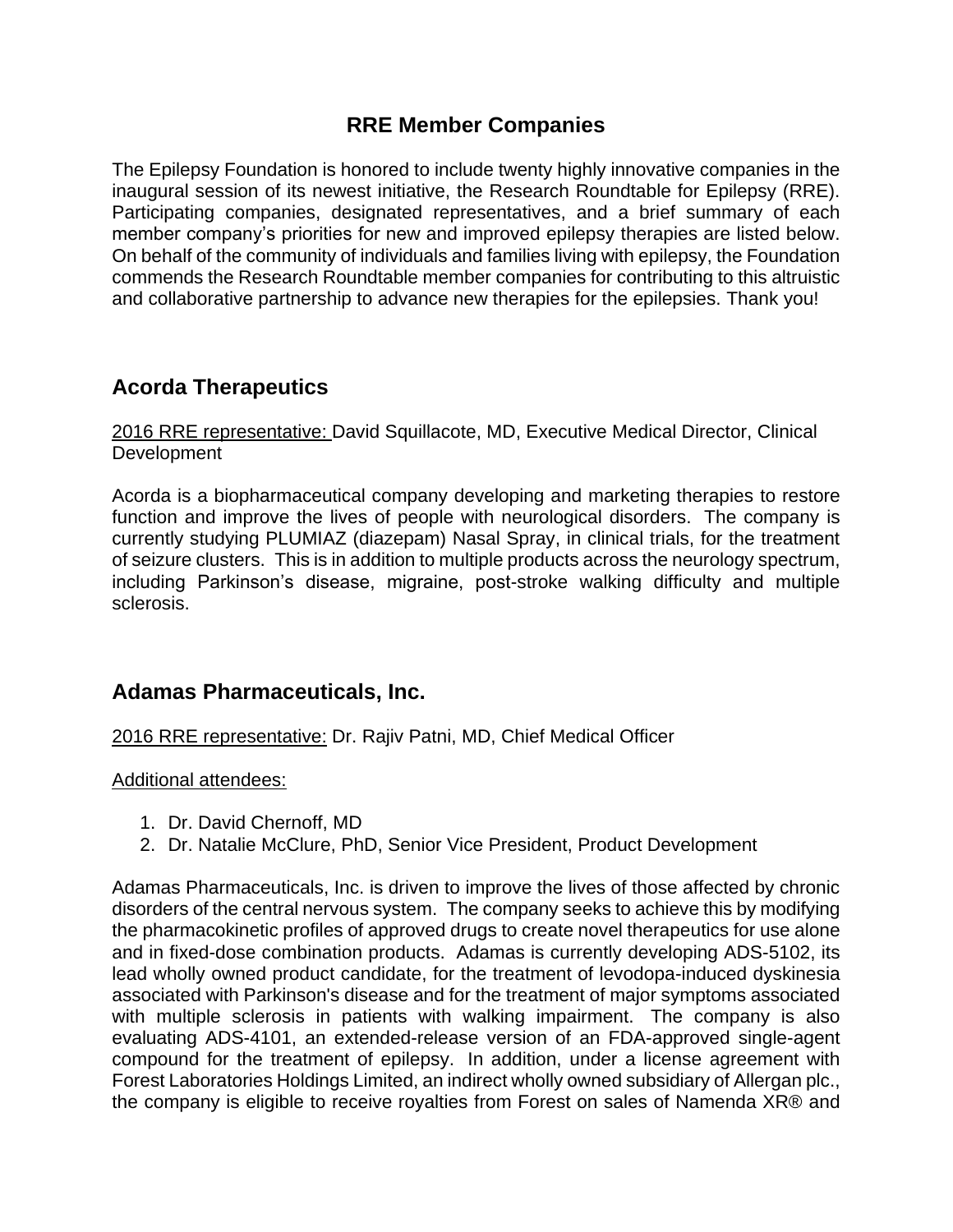Namzaric<sup>™</sup> beginning in June of 2018 and May of 2020, respectively. For more information, please visit www.adamaspharma.com.

(Namzaric™ is a trademark of Merz Pharma GmbH & Co. KGaA; Namenda XR® is a registered trademark of Merz Pharma GmbH & Co. KGaA.)

## **Alexza Pharmaceuticals**

2016 RRE representative: Dr. Edwin Kamemoto, PhD, EVP, R&D, Regulatory and **Quality** 

### Additional attendees:

1. Dr. Gemma Estrada, PhD, Clinical Development Director, Ferrer

Alexza is focused on the development of novel proprietary products for acute treatment of underserved medical needs. Their commercial product and pipeline candidates are based on Alexza's proprietary Staccato® system, which vaporizes an excipient-free drug to form an orally inhaled aerosol. Their current epilepsy pipeline includes AZ-002 (*staccato* alprazolam) for use in cluster seizures.

## **Anavex Life Sciences Corporation**

2016 RRE representative: Dr. Daniel Klamer, PhD, Senior Director of Business Development

#### Additional attendees:

1. Dr. Christopher Missling, PhD, Chief Executive Officer and President

Anavex Life Sciences Corp. (Anavex) is a clinical-stage biopharmaceutical company developing differentiated therapeutics for the treatment of neurodevelopmental and neurodegenerative diseases. Anavex compounds target the Sigma-1 receptor, which restore homeostasis and cell function when activated. Anavex's lead compound, ANAVEX 2-73, has demonstrated good safety, bioavailability, and tolerability in Phase 1 and Phase 2 clinical trials. In addition, data from an ongoing Phase 2a clinical trial in Alzheimer's disease demonstrates dose dependent cognitive improvements. Previously, ANAVEX 2-73 has also demonstrated significant anti-seizure, anti-anxiety and cognitive enhancement effects in several different animal models as well as a dose related and significant improvements in an array of behavioral and gait paradigms in a mouse model for Rett Syndrome. Taken together, the preclinical results, in conjunction with the clinical

data, provide a strong rationale to investigate the potential benefits of ANAVEX 2-73 in a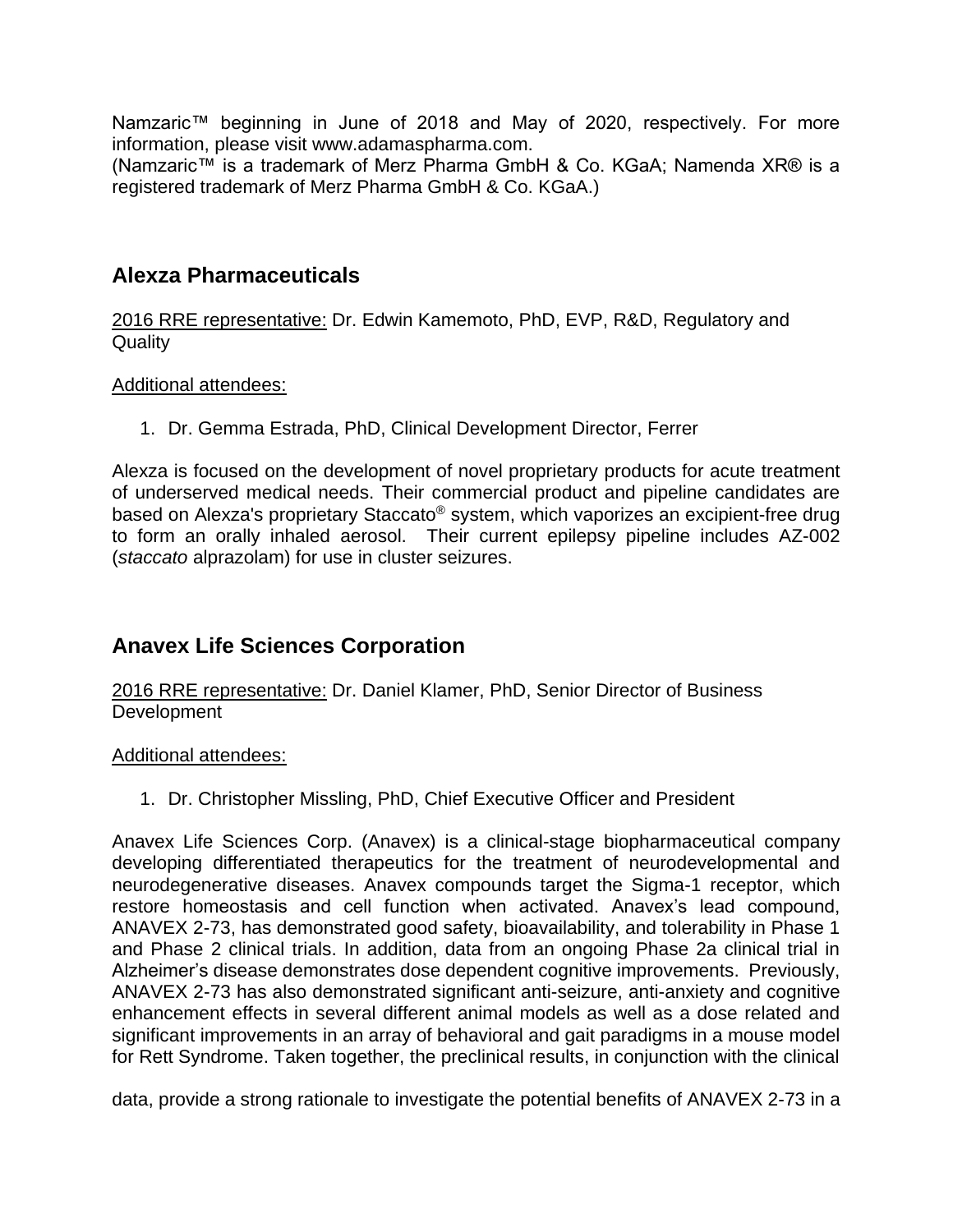Phase 2 trial in patients with Rett Syndrome including seizures as an endpoint.

# **Dr. Reddy's Laboratories**

2016 RRE representative: Dr. Sagar Munjal, MD, Senior Director, Clinical Development and Medical Affairs

Additional attendees:

- 1. Dr. Alix Bennett, PhD, Clinical Development and Medical Affairs
- 2. Dr. Elimor Brand-Schieber, PhD, Associate Director, Clinical Development

Generic medicines form the largest part of the Dr. Reddy's product offering and create a foundation for drug discovery. Their R&D philosophy for Generics has evolved along multiple dimensions – from simple, oral solid-based products to complex oral solid dosages, injectable for both neurological and dermatological products; from simple chemistry to semi-synthetic APIs, Chirals, Prostaglandins, Peptides and nano-particle based products; from established processes to advanced particle engineering solutions and complex scale-ups. The first branded product was approved recently by the FDA for episodic migraine- Sumatriptan 3mg autoinjector. Drug-device combinations are expected to have a continued focus in the future, along with nasal and fast acting oral differentiated formulations.

## **Eisai**

2016 RRE representative: Dr. Lynn Kramer, MD, Vice President, Chief Clinical Officer and Chief Medical Officer, Neurology Business Group

A fully integrated pharmaceutical business, Eisai operates in two global business groups, oncology and neurology, of which epilepsy is a key area of therapeutic focus. The company strives to discover and develop innovative therapies based on an understanding of the emotions and realities of patients, in order to effectively address unmet medical needs. Its epilepsy products include Fycompa®, an AMPA receptor antagonist discovered in-house; Inovelon®/BANZEL®, a treatment for the rare disease Lennox-Gastaut syndrome; Zonegran®, a treatment for partial-onset seizures that Eisai owns the rights to in Europe, the Middle East, Africa and Russia; and Zebinix®, a treatment for partial-onset seizures that Eisai co-markets in Europe, the Middle East and Africa through a licensing agreement with the BIAL Group. To learn more about Eisai, please visit us at [www.eisai.com.](http://www.eisai.com/)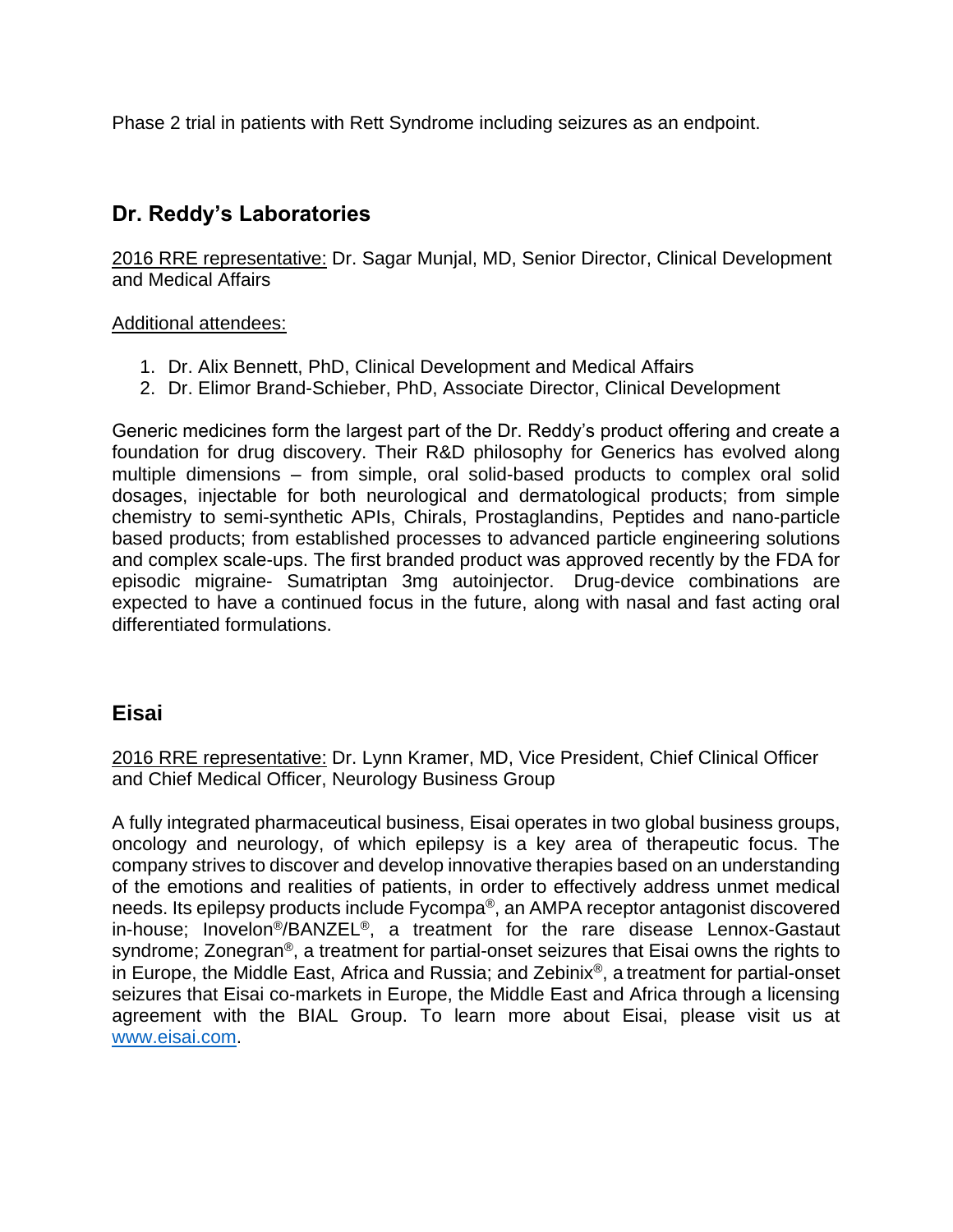## **GW Pharmaceuticals**

2016 RRE representative: Dr. Kevan VanLandingham, MD, PhD, Senior Research **Scientist** 

### Additional attendees:

- 1. Dr. Tyler Story, PhD, Director, Medical Affairs
- 2. Dr. Xiaoting Wang, PhD, RAC, Senior Regulatory Affairs Specialist

GW's lead program is the development of a product portfolio of cannabinoid prescription medicines to meet patient needs in a wide range of therapeutic indications. Their current epilepsy pipeline includes Epidiolex® (a liquid formulation of pure plant-derived Cannabidiol) as a treatment for various orphan pediatric epilepsy syndromes and GWP42006, which features Cannabidivarin (CBDV) as the primary cannabinoid and which has shown antiepileptic properties across a range of pre-clinical models of epilepsy.

## **Insys Therapeutics, Inc.**

2016 RRE representative: Dr. Deborah Lee, MD, PhD, Vice President of Clinical Development

### Additional attendees:

- 1. Dr. Santosh Vetticaden, PhD, MD, MBA, Chief Medical Officer, Sr. VP Clinical Development
- 2. Mr. Stephen Sherman, JD, Sr. VP, Regulatory Affairs

Insys Therapeutics is a specialty pharmaceutical company that develops and commercializes innovative products that improve the quality of life of patients. Using its proprietary sublingual spray technology and its capability to develop pharmaceutical cannabinoids, the company addresses the clinical shortcomings of existing commercial products. Insys is pursuing the development of treatments for Lennox-Gastaut Syndrome and Dravet Syndrome and the potential benefits of pharmaceutical cannabidiol therapies to epilepsy patients.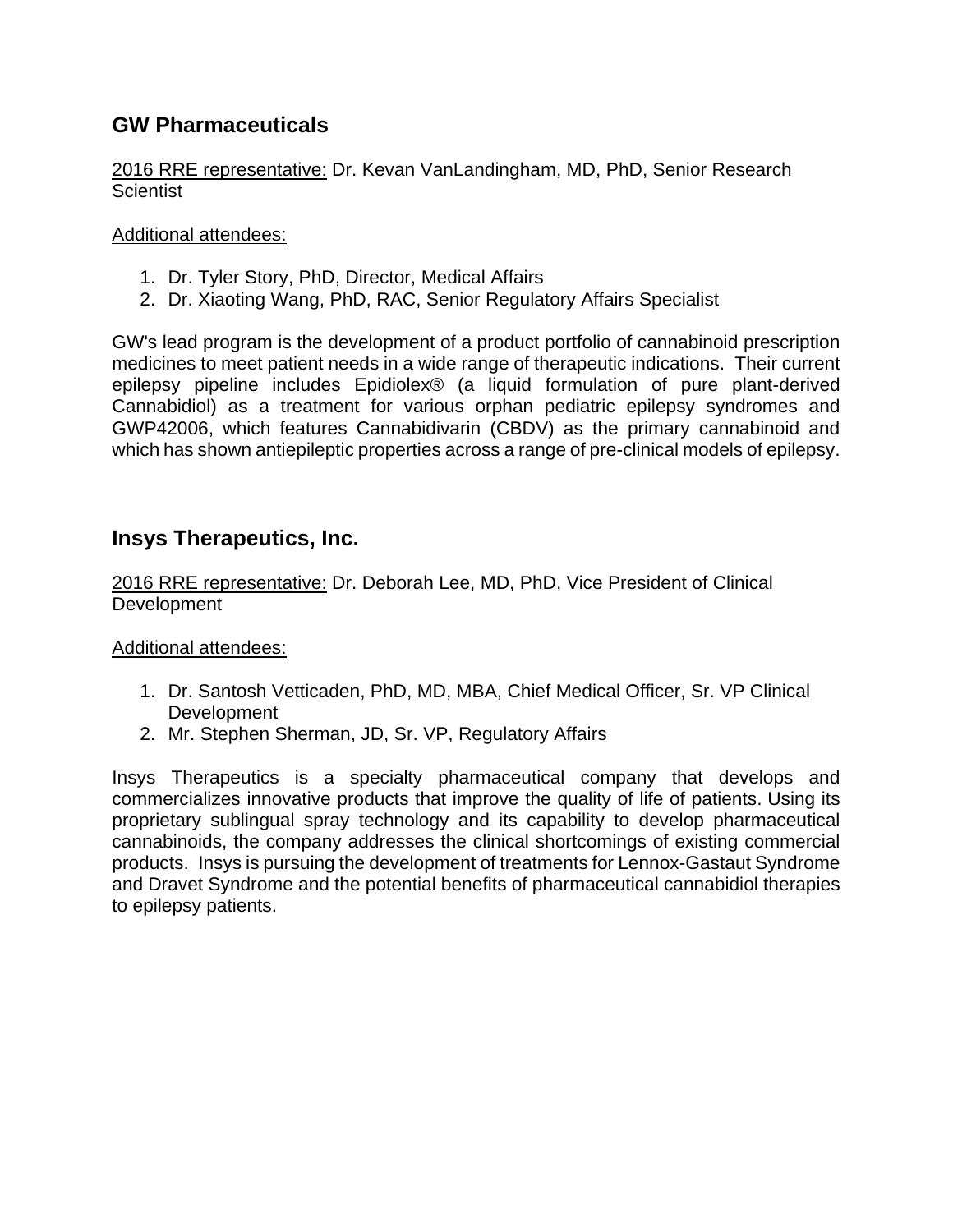## **Lundbeck**

2016 RRE representative: Dr. Jouko Isojärvi, MD, PhD, Senior Medical Director, Medical Affairs

#### Additional attendees:

- 1. Mr. Gregg Pratt, VP, US Regulatory Affairs
- 2. Mr. David M. Tworek, Regional Director, MSL WEST

Lundbeck is a fully-integrated pharmaceutical company, solely devoted to the treatment of psychiatric and neurological disorders. They dedicate their R&D efforts to develop innovative drugs, and their marketed epilepsy products include Onfi (clobazam; approved in 2011 for use in Lennox-Gastaut syndrome) and Sabril (vigabatrin; approved in 2009 for use in Infantile Spasms and refractory complex-partial seizures). Their epilepsy pipeline currently includes I.V. Carbamazepine in late stage development.

### **Medtronic, Inc.**

2016 RRE representative: Ms. Annabel Bavaud, MBA, Core Team Leader Epilepsy, Medtronic DBS

### Additional attendees:

- 1. Ms. Kristin Lambrecht, Senior Clinical Program Manager, Medtronic DBS
- 2. Mr. Guy Alvarez, Clinical Affairs Manager, Medtronic Navigation

Medtronic is a medical technology development company, with the mission of alleviating pain, restoring health and extending life for people around the world. Our innovations change the lives of more than 10 million people worldwide each year. Our Brain Therapies business unit includes therapies in clinical development for the treatment of medically refractory epilepsy, including deep brain stimulation and MR-guided laser ablation.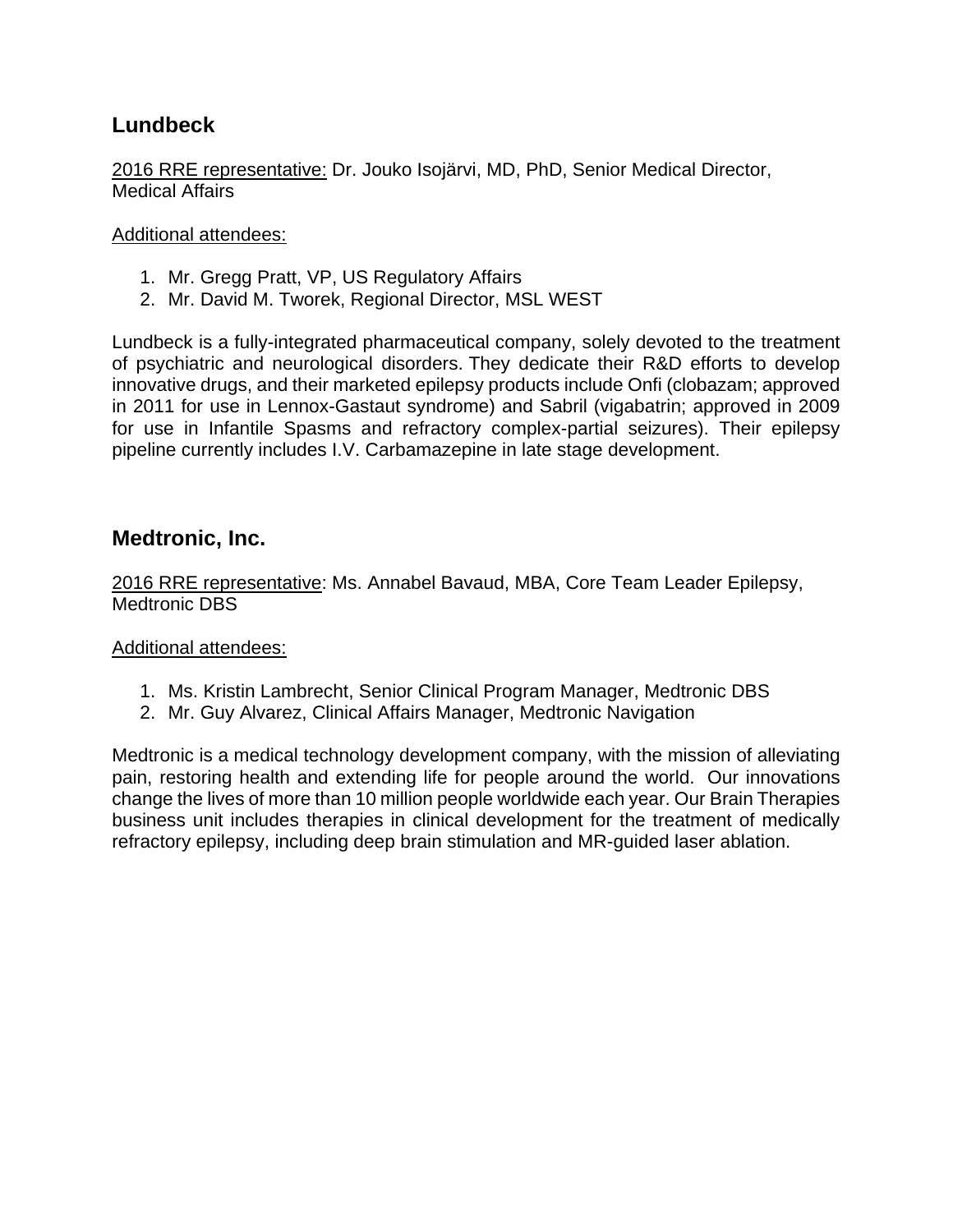### **Neurelis, Inc.**

2016 RRE representative: Mr. Craig Chambliss, Chief Executive Officer and Co-founder

#### Additional attendees:

1. Dr. Michael Grundman, Chief Medical Officer

Neurelis is a specialty pharmaceutical company organized to license, develop, and commercialize product candidates for the treatment of central nervous system disorders. Neurelis' lead product, NRL-1 (intranasal diazepam), is being developed worldwide for pediatric, adolescent, and adult patients with epilepsy who require intermittent use of diazepam to control cluster seizures. In clinical trials, the NRL-1 nasal spray has shown high bioavailability, low patient-to-patient and dose-to-dose variability, and minimal adverse events. In November 2015, Neurelis received Orphan Drug Designation for NRL-1 in the treatment of Acute Repetitive Seizures, and it is in the final stage of clinical testing prior to submitting an NDA.

## **Ovid Therapeutics**

2016 RRE representative: Dr. Matthew During, MD, PhD, Founder, Director, President, Chief Scientific Officer

### Additional attendees:

- 1. Dr. Brett Abrahams, PhD, Director and Head, Pre-Clinical Biology
- 2. Dr. Deborah Hartman, PhD

Ovid is a biopharmaceutical company focused on developing therapies for rare and orphan diseases of the brain. Ovid is pursuing the development of OV101 (gaboxadol) in Angelman Syndrome and Fragile X Syndrome, two orphan neurological disease indications with no available treatment options, and expects to commence a Phase 2 trial for Angelman Syndrome in 2016.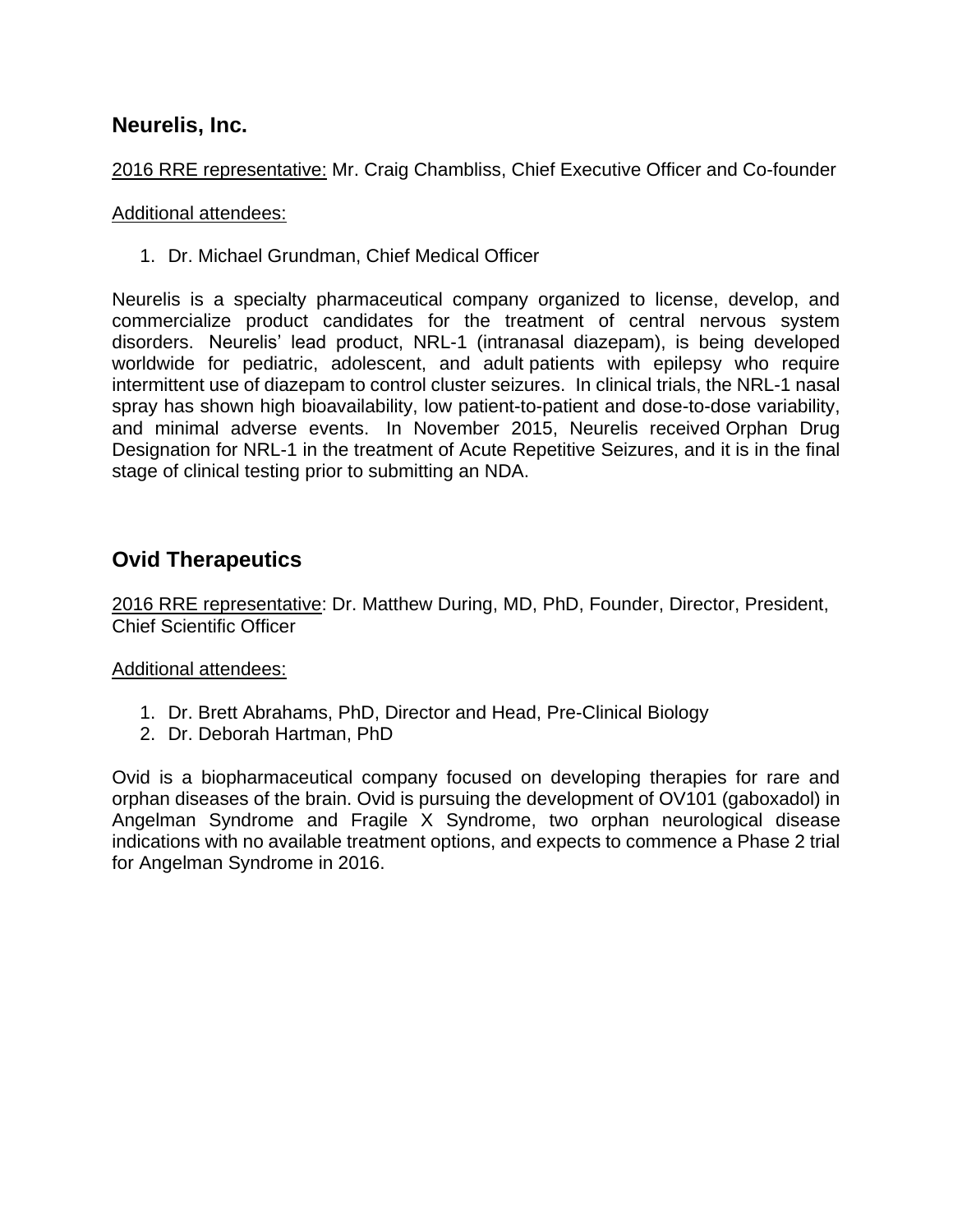### **Pfizer**

2016 RRE representative: Dr. Lloyd Knapp, PharmD, Executive Director of Pfizer Global Research and Development

#### Additional attendees:

- 1. Dr. Rachel Gurrell, Associate Director, Pfizer Neusentis
- 2. Dr. Verne Pitman, PharmD, Senior Director Pfizer Global Innovative Pharma Business, Neuroscience and Pain Clinical Sciences

Pfizer continues to explore neuroscience diseases with researchers exploring Precision Medicine approaches, rooted in human biology, neuroimaging, novel biomarkers, and a deeper understanding of brain circuitry. Neuroscience researchers are exploring the origins of central nervous system (CNS) diseases using genetics, neurophysiology, and functional brain imaging to design next generation therapeutics. Their epilepsy pipeline includes work with Lyrica (pregabalin; initially approved as adjunctive treatment for partial onset seizures in 2004 in EU), including an ongoing, comprehensive pediatric epilepsy program, as well as PF-06372865 being investigated in a photo-sensitivity epilepsy study.

## **Pronutria Biosciences Inc.**

2016 RRE representative: Dr. Christopher Wright, MD, PhD, Senior Vice President, Chief Medical Officer

Pronutria is pioneering the development transformative medicines and nutritional supplements for patients where disrupted amino acid biology plays a central role in their disease. We do this by identifying the amino acid signature associated with their disease and using our revolutionary technologies to locate the natural protein in food that can best carry it to the affected cells where balance and health can be restored. Our vision is not a traditional pharmaceutical lock-fits-key approach but rather systems wide in scope. Our initial therapeutic candidates are focused on treating orphan diseases in muscle, liver, and neuro (including epilepsy). Our products are derived from natural proteins found in food which provides an inherent safety advantage and can be administered orally.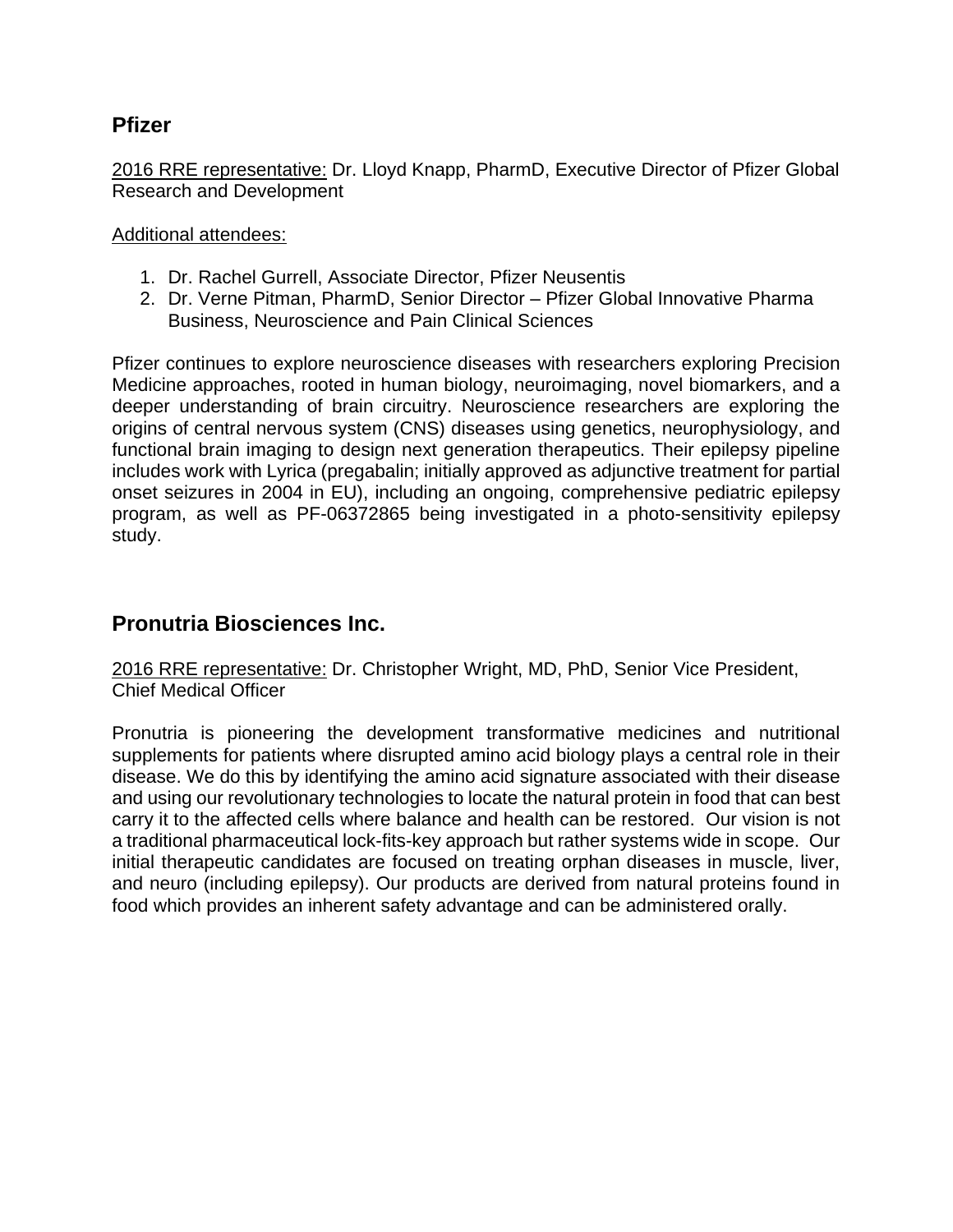## **SAGE Therapeutics**

2016 RRE representative: Dr. Amy Schacterle, PhD, Vice President Regulatory Affairs and Quality Assurance

#### Additional attendees:

1. Dr. Steven J. Kanes, MD, PhD, Chief Medical Officer

Sage Therapeutics is a clinical-stage biopharmaceutical company committed to developing novel medicines to transform the lives of patients with life-altering central nervous system (CNS) disorders. Sage has a portfolio of novel product candidates targeting critical CNS receptor systems. Sage's lead program, SAGE-547, is in Phase 3 clinical development for super-refractory status epilepticus, a rare and severe seizure disorder. Sage is developing its next generation modulators with a focus on acute and chronic CNS disorders, including orphan epilepsies such as Dravet syndrome and Rett syndrome.

## **Sunovion Pharmaceuticals Inc.**

2016 RRE representative: Mr. Todd Grinnell, Director, Clinical Development and Medical Affairs

#### Additional attendees:

2. Dr. David Blum M.D., Executive Medical Director

Sunovion's contribution to epilepsy therapeutics is Aptiom (eslicarbazepine acetate). This agent is approved by FDA for the treatment of partial-onset seizures as monotherapy or adjunctive therapy. Other marketed agents include Latuda (for treatment of schizophrenia and bipolar depression), Brovana (for controlling symptoms of COPD), and Lunesta (for insomnia). They are developing new therapies in the areas of attention deficit disorder, schizophrenia, binge-eating disorder, motor deficit from chronic stroke, and COPD.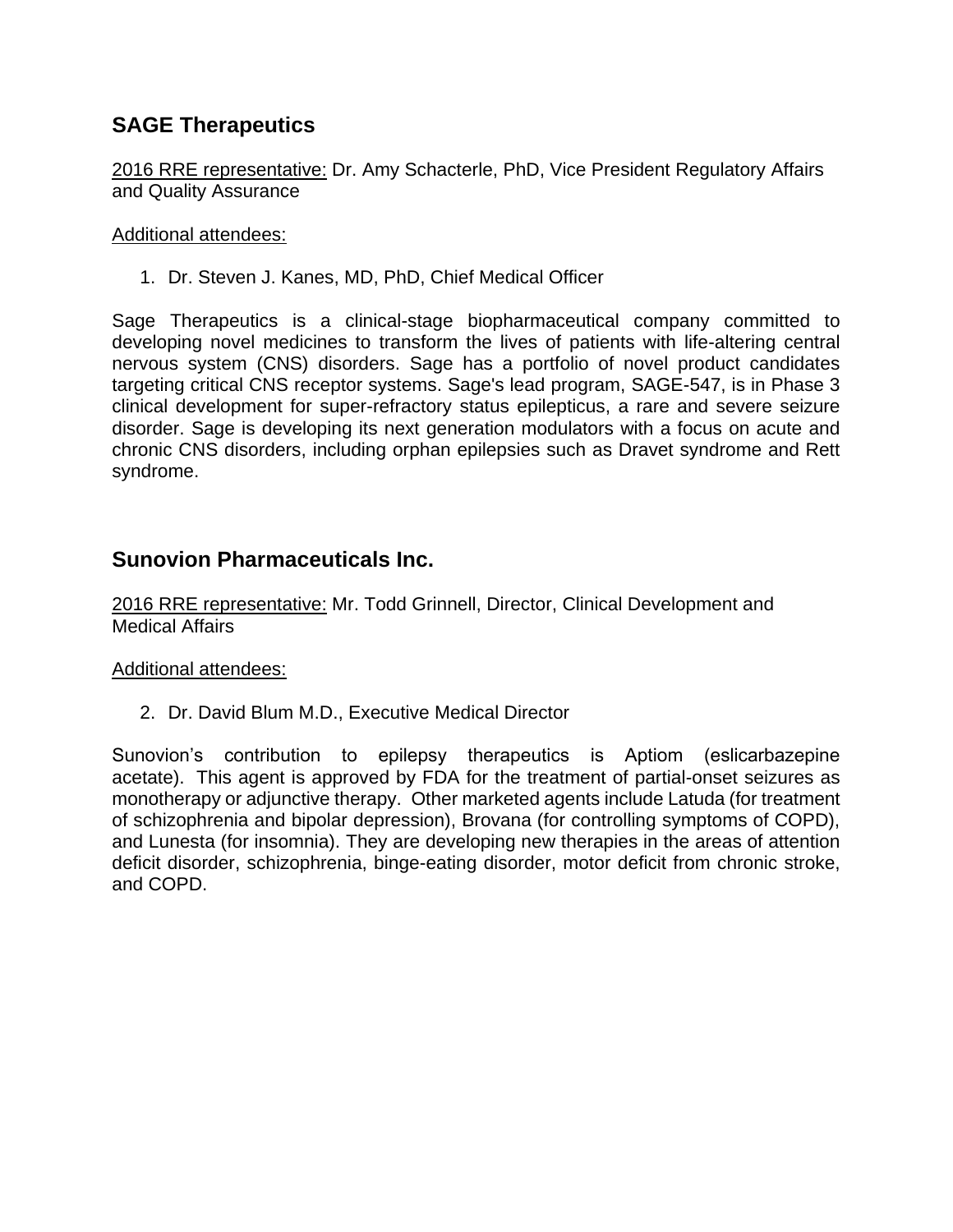## **Supernus Pharmaceuticals, Inc.**

2016 RRE representative: Dr. Gopala Krishna, PhD, VP of Preclinical Research and **Development** 

Supernus has brought two exciting medications to the epilepsy field in recent years: Oxtellar XR (oxcarbazepine) and Trokendi XR (topiramate). They also have a dynamic pipeline in psychiatry, which is peaking interest among the neurology community due to the question of links between the two specialties.

## **UCB**

2016 RRE representative: Mr. Mike Davis, MBA, VP, Head of Seizure Freedom Patient Value Mission

### Additional attendees:

- 1. Dr. Konrad Werhahn, MD, PhD, Head of New Medical Solutions, Neurology
- 2. Dr. Elena Cleary, PhD, Vice President, Mission Lead, Epilepsy

UCB has a rich heritage in epilepsy with more than 20 years of experience in the research and development of anti-epileptic drugs. As a company with a long-term commitment to epilepsy research, UCB's goal is to create more value for patients by addressing their unmet medical needs and continuously advancing science to be able to deliver the right drug at the right time to the right patient. In Q1 2016, there were several significant achievements and pipeline updates to the epilepsy portfolio:

- Briviact<sup>®</sup> (brivaracetam) was approved in the EU in January 2016. In the US, the FDA approved Briviact<sup>®</sup> in February 2016. Briviact<sup>®</sup> is a controlled substance in the US and is currently undergoing scheduling by the Drug Enforcement Administration (DEA). Briviact<sup>®</sup> will become commercially available in the US after DEA scheduling.
- Vimpat® (lacosamide) as monotherapy in the treatment of adults with partial-onset seizures was filed with the European authorities in January 2016 and there are ongoing Phase III studies focused on pediatric adjunctive therapy and PGTCS. The indication for partial-onset seizures in patients 16 years and older is currently under review by Japanese authorities.
- UCB3491 (Radiprodil), an investigational treatment for epilepsy, started clinical Phase I in January 2016
- UCB0942 (PPSI) has ongoing Phase II studies in highly drug resistant epilepsy